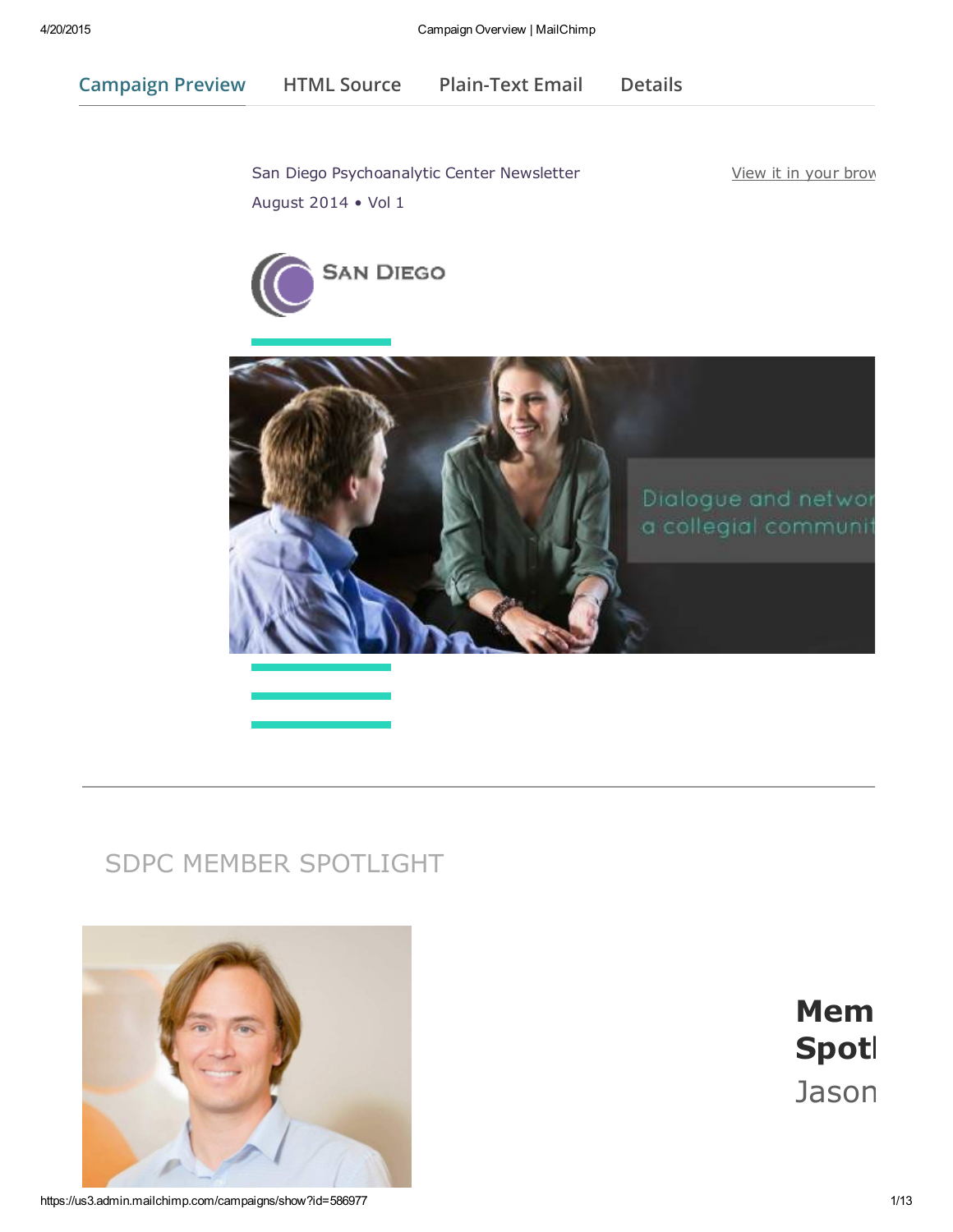### What was your pathway toward entering the mental health field?

I was an English major in undergrad and had a strong interest in literary criticism where I encountered Freud for the first time. Then, I went to medical school and became more interested in talking to patients than doing things to them (especially patients with chronic medical illness). Pursuing an understanding of the "talking cure" grew naturally from those experiences.

Tell us about your educational experience thus far at SDPC: Particular courses, experiences, teachers, supervisors/consultants that have been most formative?

I have really appreciated the flexibility as I pursue a very nontraditional path towards graduation. The faculty has been understanding and helpful in developing a plan to graduate in light of military deployments and other changing life circumstances.

### How has your training in psychoanalysis or psychoanalytic psychotherapy affected a) your practice, and b) your professional development? Other areas of life?

My own personal analysis, as much as it is part of training, has had an immeasurable impact on my practice and professional development. More than a theory or technique, my training and analysis represent a consistent viewpoint that affects every aspect of my life.

### Tell us about your practice and who you are most interested in working with.

I enjoy working with adults in long term psychotherapy with or without medication managment.

### Where is your practice, and how can potential [patients](mailto:drbennett@me.com?subject=Inquiry%20from%20SDPC%20Spotlight) contact you?

I am in the UTC area and can be reached at drbennett@me.com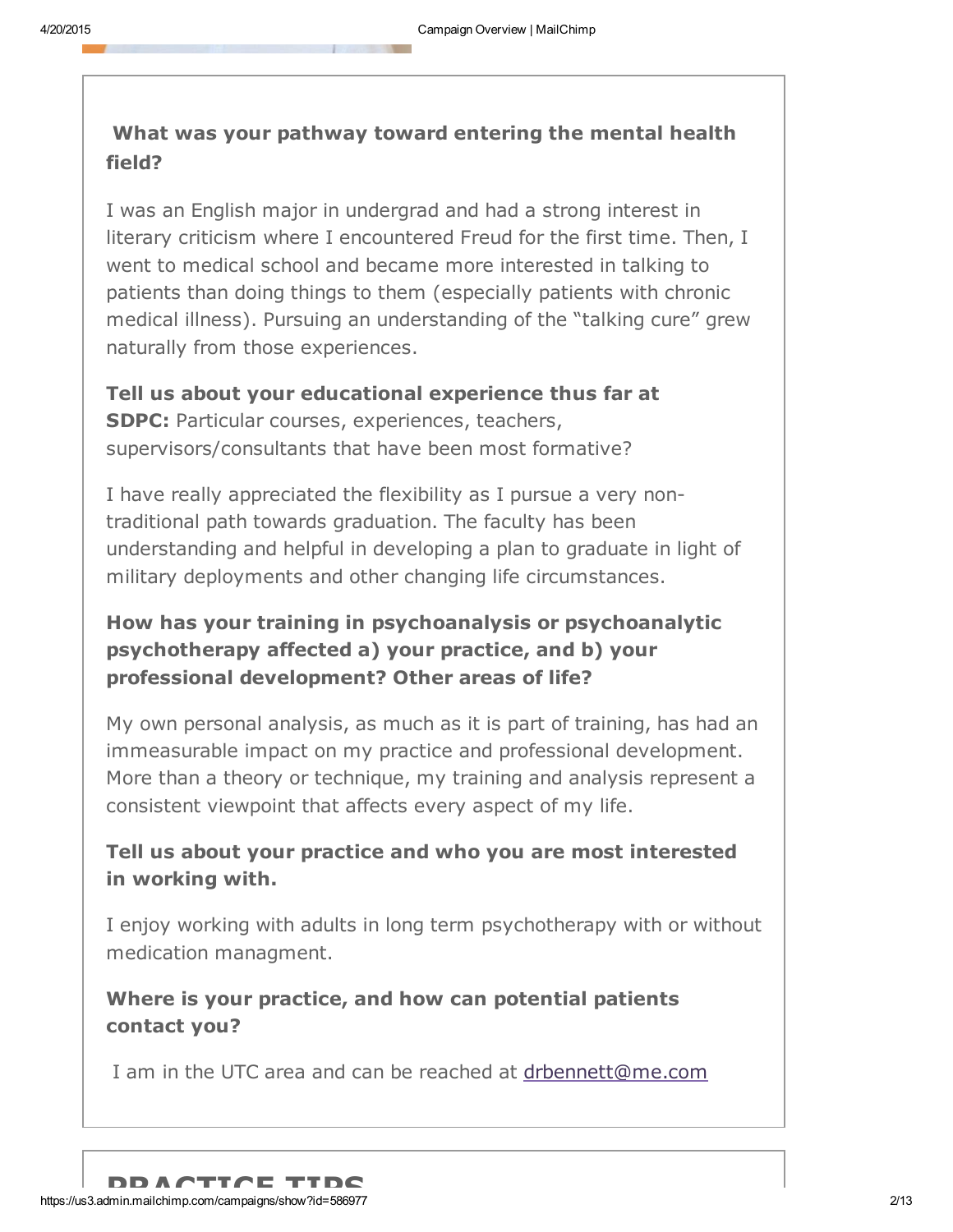PRACTICE TIPS

Here are some options for full disk and file encryption for your private information. Check out AxCrypt (free), reportedly the easiest-to-use solution.

## ANNOUNCEMENTS

# Psychoanalysis and Fantasy Football

A [number](tel:510-290-6516) of members of the San Diego Psychoanalytic Center are starting a fantasy football league and invite all members, spouses, friends, and significant others to join. Please call Jessica Sperber, M.D. at  $510-290-6516$ , the commissioner. We need to do this quickly in order to have time for a draft before the regular season begins.

# Breakthrough using unique therapy for children with autism spectrum disorders

Researchers have reported a surprising finding about a unique treatment of autism spectrum disorder: a large and reliable IQ rise. Almost every treated child, regardless of diagnosis, showed significant increases in IQ, along with improved social interaction, more positive behavior, and improved communication skills. These were the 2014 findings of a 49-year-long, multi-site study reported on at the American Psychoanalytic Association in Chicago. Investigators were led by Gilbert Kliman, M.D. of The Children's Psychological Health Center in Santa Rosa and San Francisco.

https://us3.admin.mailchimp.com/campaigns/show?id=586977 3/13 "The treatment, called Reflective Network Therapy, (RNT) focuses on one child at a time," said Dr. Kliman, "as it harnesses small social networks in the classroom, composed of parents, teachers, an inclassroom therapist and peers. It provides intensive interpersonal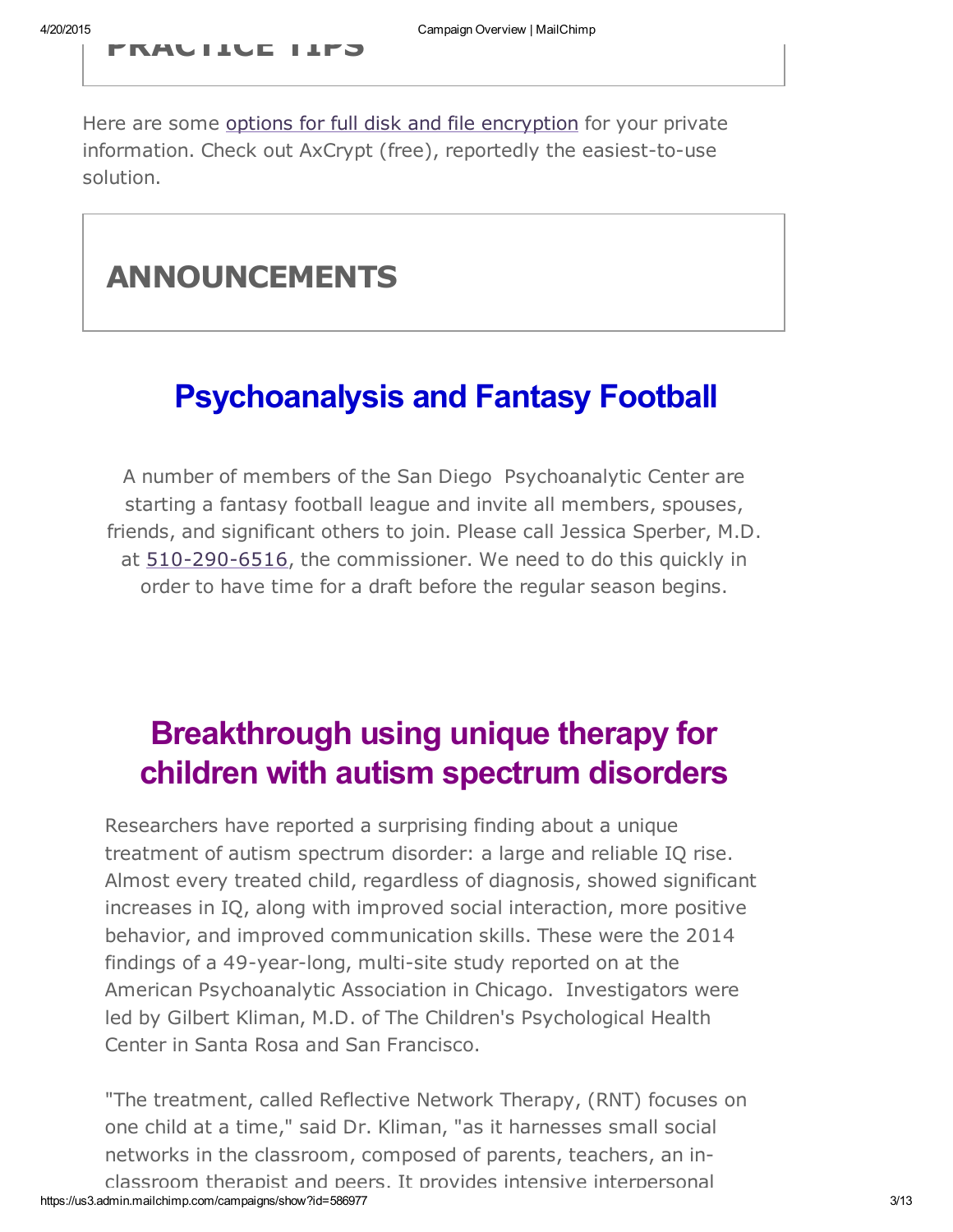#### 4/20/2015 Campaign Overview | MailChimp

classroom therapist and peers. It provides intensive interpersonal exercises within the child's own preschool class on hundreds of occasions during the course of a school year." Videos of treatments were used to illustrate results during the Chicago meeting.

"The method costs about one sixth that of the most commonly used treatment," said Dr. Kliman, "and could save public special education systems, parents and insurers millions of dollars for every ten children receiving the treatment. Unlike most approaches to serious early childhood disorders, RNT has a how-to-do-it manual, training videos, and some very long-term follow-ups. It is easily replicated and ready for widespread use in public and private special education settings." Studies showed significant IQ increases following Reflective Network Therapy,

The work included treatment of 1700 of disturbed preschoolers. Among them were 680 preschoolers on the autism spectrum. All were treated right in their own classrooms with this well-tested therapy. Videotapes of sessions studied for a school year show observable clinical progress among most of the children. Third-party researchers in eight programs administered IQ tests to 79 of the children, including 31 who were on the autism spectrum, at the beginning of treatment and again a year later. All but one of the 79 twice-tested children showed IQ gains, with an average gain of 24 points. Some of the highest gains were among the 31 autism spectrum patients. The data have been subjected to comparisons with other methods, as well as to controlled studies. The outcomes were of high statistical significance.

Dr. Kliman, the method's principal author, presented this data on Reflective Network Therapy's multi-site program in June at the American Psychoanalytic Association meeting in Chicago. He was awarded a prize for leadership in treatment of autistic and other preschoolers in May by the Parisian Psychoanalytic Society and the American College of Psychoanalysts. Dr. Alexandra Harrison presented findings at the World Association of Infant Mental Health in Edinburgh

Autism and related developmental disorders are increasing. This treatment gives powerful help to these children, their families, and the budgets of their schools, says Bay Area special education administrator Jay Parnes. It is being praised in professional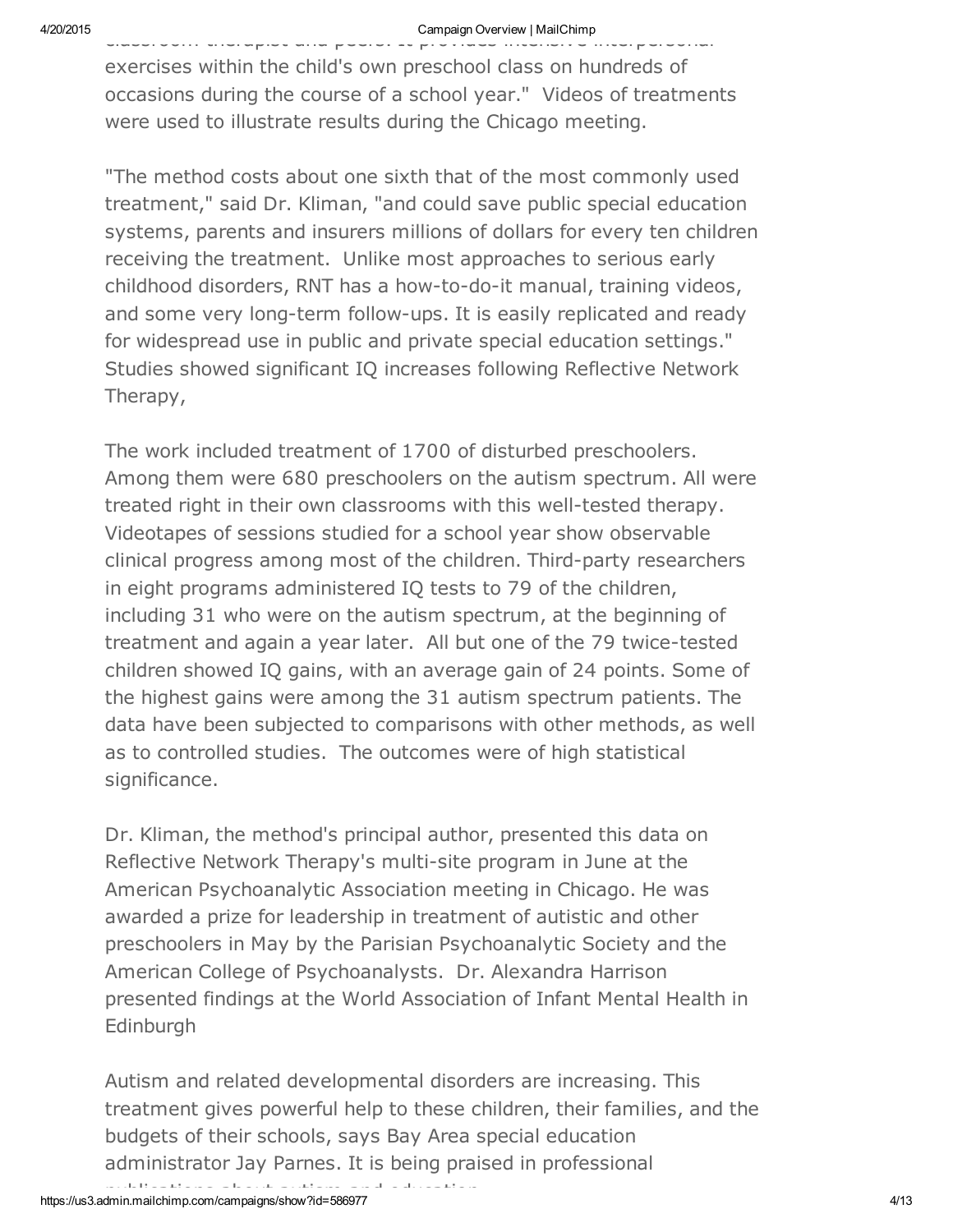publications about autism and education.

Participants in providing I.Q. outcome data included Arthur Zelman of the Center for Preventive Psychiatry, N.Y.; Alexandra Harrison MD, of Harvard Dept. of Psychiatry; Nancy Blieden Ph.D. of the Michigan Psychoanalytic Institute; Sandy Ansari, Educational Therapist of the San Diego Psychological Center; Catherine Henderson Ph.D. and staff at Wellspring Family Services of Seattle; Linda Hirshfeld M.A. of the Ann Martin Center in Piedmont, CA; and Alicia Mallo M.D. of Buenos Aires, Argentina.

"Breakthrough using unique therapy for children with autism spectrum disorders." Medical Xpress. 18 Jul 2014.

http://medicalxpress.com/news/2014-07-breakthrough-uniquetherapy-children-autism.html

# SDPC EDUCATIONAL EVENTS

## Writing Workshop

We are pleased to [announce](mailto:sdpc.michelle@gmail.com) that, after a successful pilot program, a new writing workshop will be held in the fall of 2014. See description below. To register, please contact Michelle Spencer at sdpc.michelle@gmail.com.

# *INALYTIC CENTER*

#### **Expanding Clinical Understanding through Writing**

#### **Course Overview:**

This course utilizes a psychoanalytic perspective to expand both personal and clinical writing. Writing in this manner deepens clinical understanding and draws the writer into unconscious realms. Participants will learn to write in a clinical essay form and share their writing with other group members. The small group format of  $6$ -8 members facilitates learning in a safe and confidential atmosphere to enhance the deepening of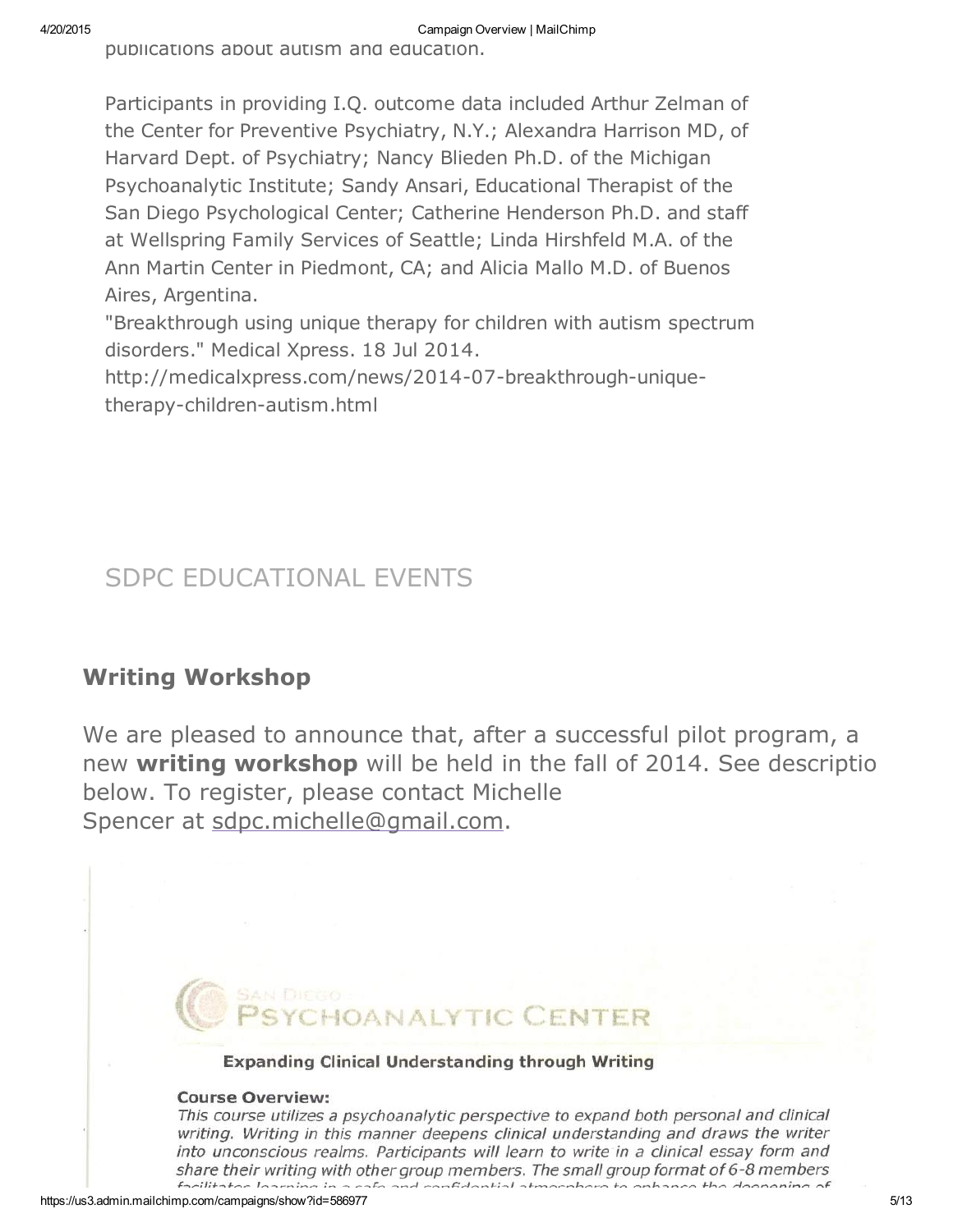#### 4/20/2015 Campaign Overview | MailChimp

racilitates rearring in a safe and computing atmosphere to enhance the deepening or this unique and sensitive experience.

#### **Course Objectives:**

1. To introduce writing as a learning tool in practice

2. To expand psychoanalytic/psychodynamic thinking through writing

3. To deepen awareness of cultural and intergenerational dimensions in clinical practice through the use of psychoanalytic writing.

#### Instructors:

Harry Polkinhorn, Ph.D., is a psychoanalyst in private practice, faculty member, Chair of Extension Division at SDPC, and Professor of English and Comparative Literature at SDSU; he is also author, editor, and translator of over 40 volumes, whose works have been published worldwide.

Caroline de Pottél, Ph.D. is a psychoanalyst in private practice; Training and Supervising Analyst at SDPC; she has authored and presented numerous papers at conferences both nationally and internationally.

Target Audience and Level: This course is open to mental health professionals, students, and those in related fields interested in learning to write from a psychoanalytic perspective. No previous writing experience is required.

> 4455 Morena Boulevard, Suite 202, San Diego, California 92117 Telephone 858-454-3102 Facsimile 858-454-0075 Email: sdpc.michelle@gmail.com

Fee: \$150 for licensed professionals; \$125 for students Time: Thursday evening 7:15 to 8:45pm; 5 meetings Dates: September 4 and 18, October 16, November 13, December 11, 2014 **Group Size: 6-8 members CME: 7.5 credits** 

Website: www.sdpc.org

The San Diego Psychoanalytic Center is dedicated to promoting the relevance and vitality of psychotherapy and psychoanalysis

Advanced Training Innovative, inspiring and individualized education

https://us3.admin.mailchimp.com/campaigns/show?id=586977 6/13 Continuing Education Educational events for mental health professionals and the public about

**Referral Referrals** psychoan adults, ad the San D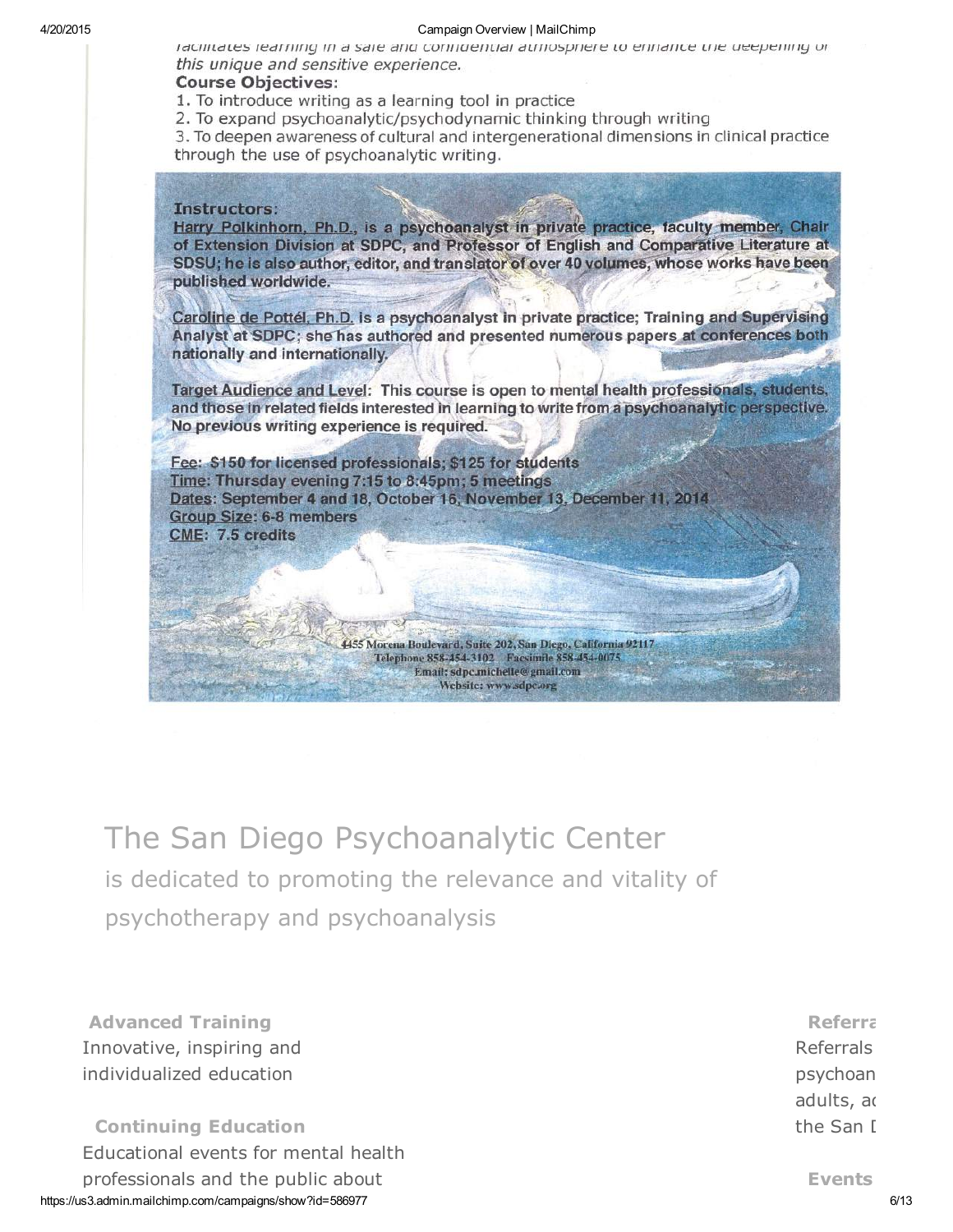psychoanalytic thinking and clinical applications in diverse settings

Mentoring

Fellowship for mental health trainees early-career therapists

Community Involvement Connections with mental health professionals, academic institutions, and professional societies

to honor Collegi

Upcoming

Commun experiend psychoan

Practice Support i your ther

## COMMUNITY EVENTS

# PCC OUTREACH COMMITTEE

is pleased to announce a free meeting to commemora the centenary of the outbreak of World War I

> Wednesday, August 13, 2014 Time: 7:30-9:00pm

PCC Office, 11500 W. Olympic Blvd, Fourth Floor Los Angeles, CA 90064 (310) 478-4347

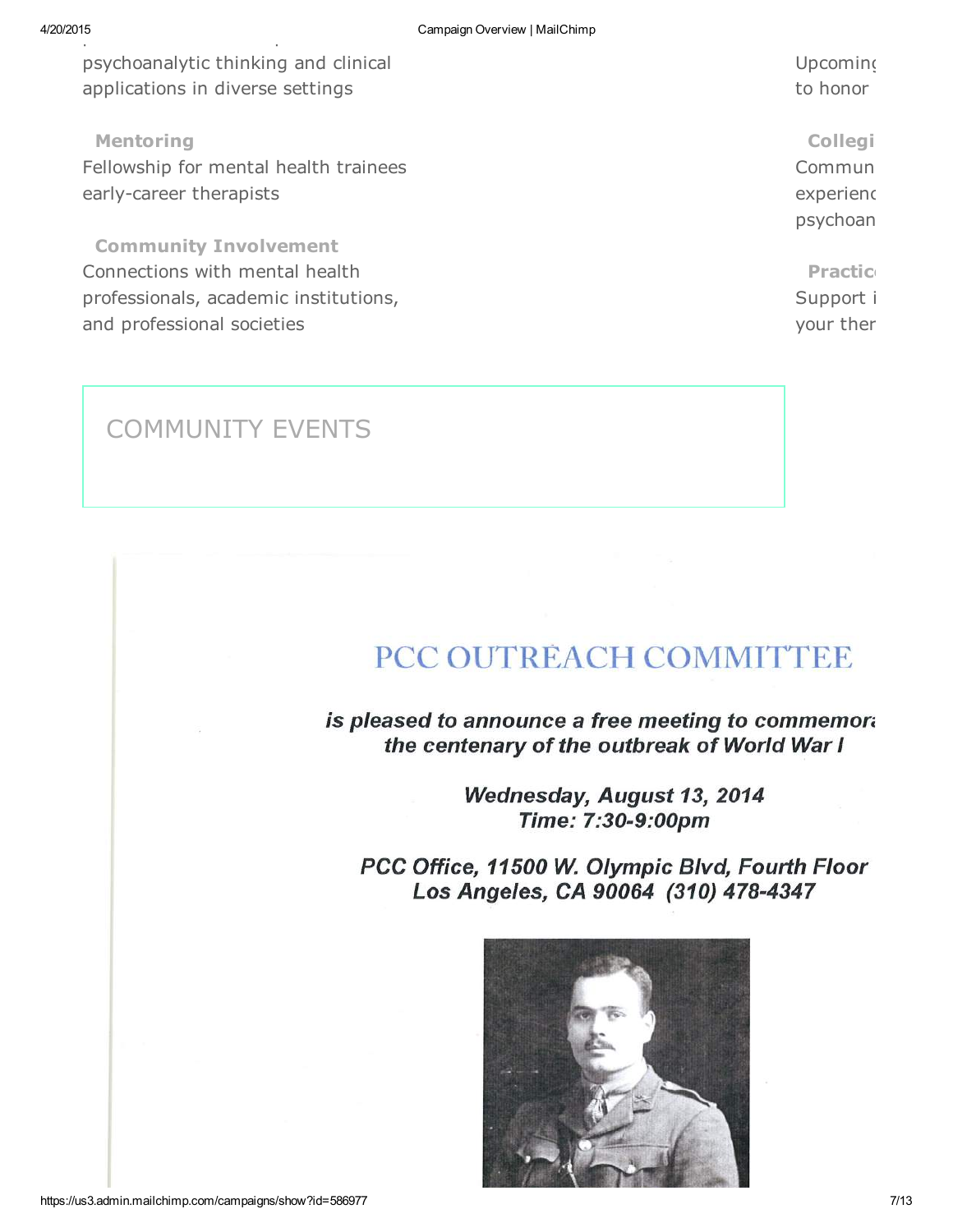

Wilfred Bion 1916

In the century of total war when the destructive costs of nation-states becam present and grim reality, psychoanalytic theorists attempted to understand what to be man's inherent need for murderous and often cataclysmically destructiveness.

Joseph Aguayo will hold this discussion/meeting for interested mental health pra and members of allied fields in order to discuss the analytic theories of Wilfred was both a highly decorated tank commander during the First World War as we student of history. Elaborating also on Melanie Klein's theories of the child development, we will talk generally about how the First World War still can stir co in Britain today. Was Britain's involvement tragically necessary or merely wasteful? Passionate argument exists on both sides of this controversy and w Klein and Bion's experiences to their attempts to grapple with destructive instinct be turned both towards others as well as the self.

The recommended reading is by Michael Roper, a social historian at the University UK. The paper deals with the psychological theories of Wilfred Bion in the shad Great War. To those who sign up for this free workshop, the paper will be e-ma attachment.

The Western Regional Child Psychoanalytic Meeting will be held on Saturday October 25th and Sunday October 26th at the San Diego Psychoanalytic Center, 4455 Mornea Blvd., Suite 202, San Diego California 92117.

Please send proposed presentations to Roderick S. Hall, Ph.D., Director, Child and [Adolescent](mailto:rshallphd@gmail.com) Psychoanalytic Training Program at the offices of the San Diego Psychoanalytic Center below or by e-mail to **rshallphd@gmail.com** by July 31, 2014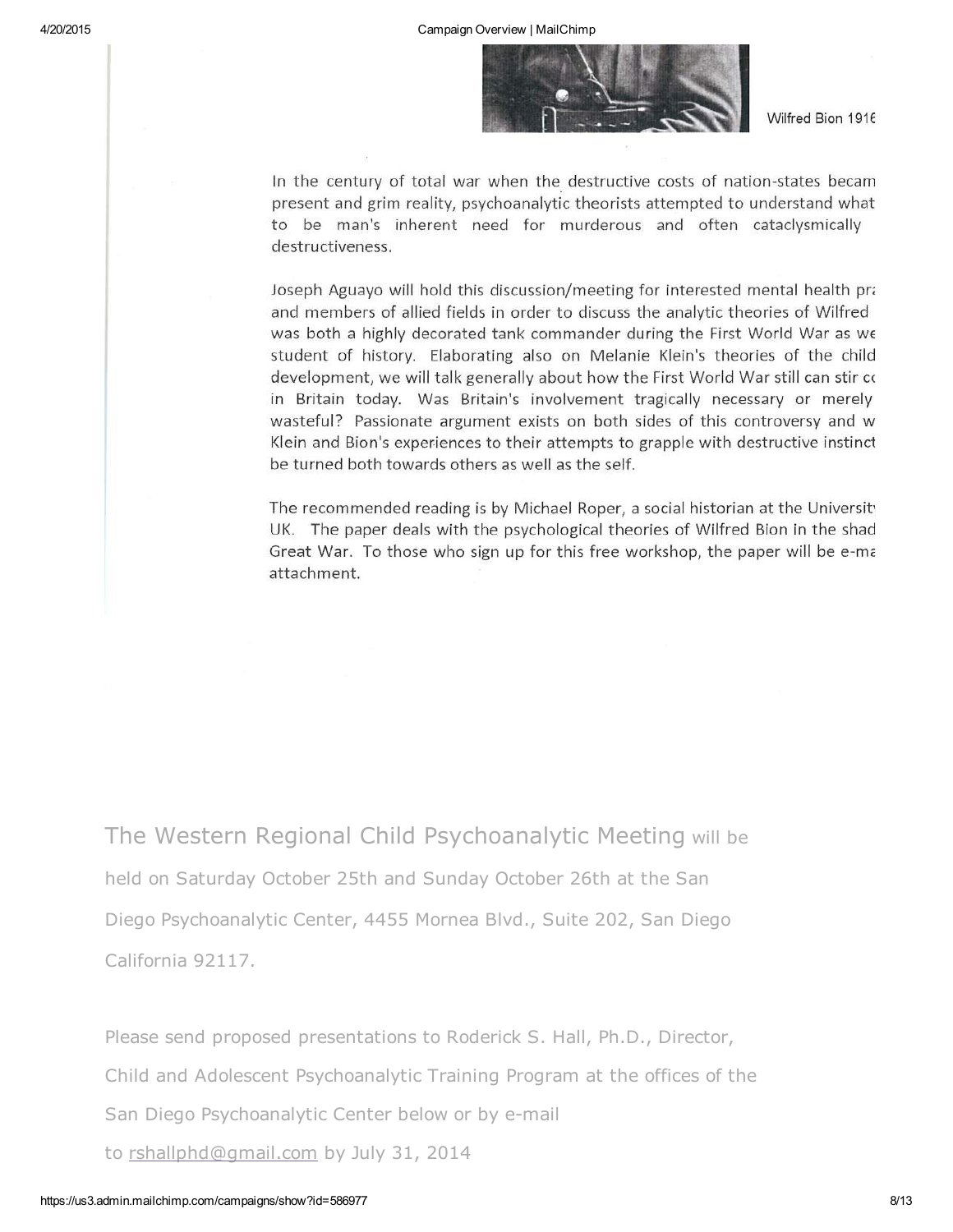More details on registration will be distributed soon. Please direct any questions to Dr. Hall.

# Introduction to Child Psychoanalysis An Online Course

Co-teachers: Susan Donner (Los Angles) and Rick Hall (San Diego) will be co-teaching an on-line class

Day/Time: Tuesdays, 9:15am to 10:15am Pacific Time

This will be followed by a **Case Conference** from  $10:15$  am  $-11:15$  am. Leaders:First semester, Jill Miller (current president of the Association for Child Psychoanalysis). Second semester, Barry Richmond (Chicago)will be leading a child-case conference from a self-psychology perspective. On-line classes will begin Tuesday, September 2nd.

# SERVICES OFFERED BY SDPC MEMBERS

## Parent Support Group

Expand your parenting skills in a supportive non-judgmental atmosphere

Learn Techniques & Exercises To:

- **•** Effectively deal with challenging behaviors of your child
- Communicate more effectively with your child
- Enhance your ability to understand your child's emotions and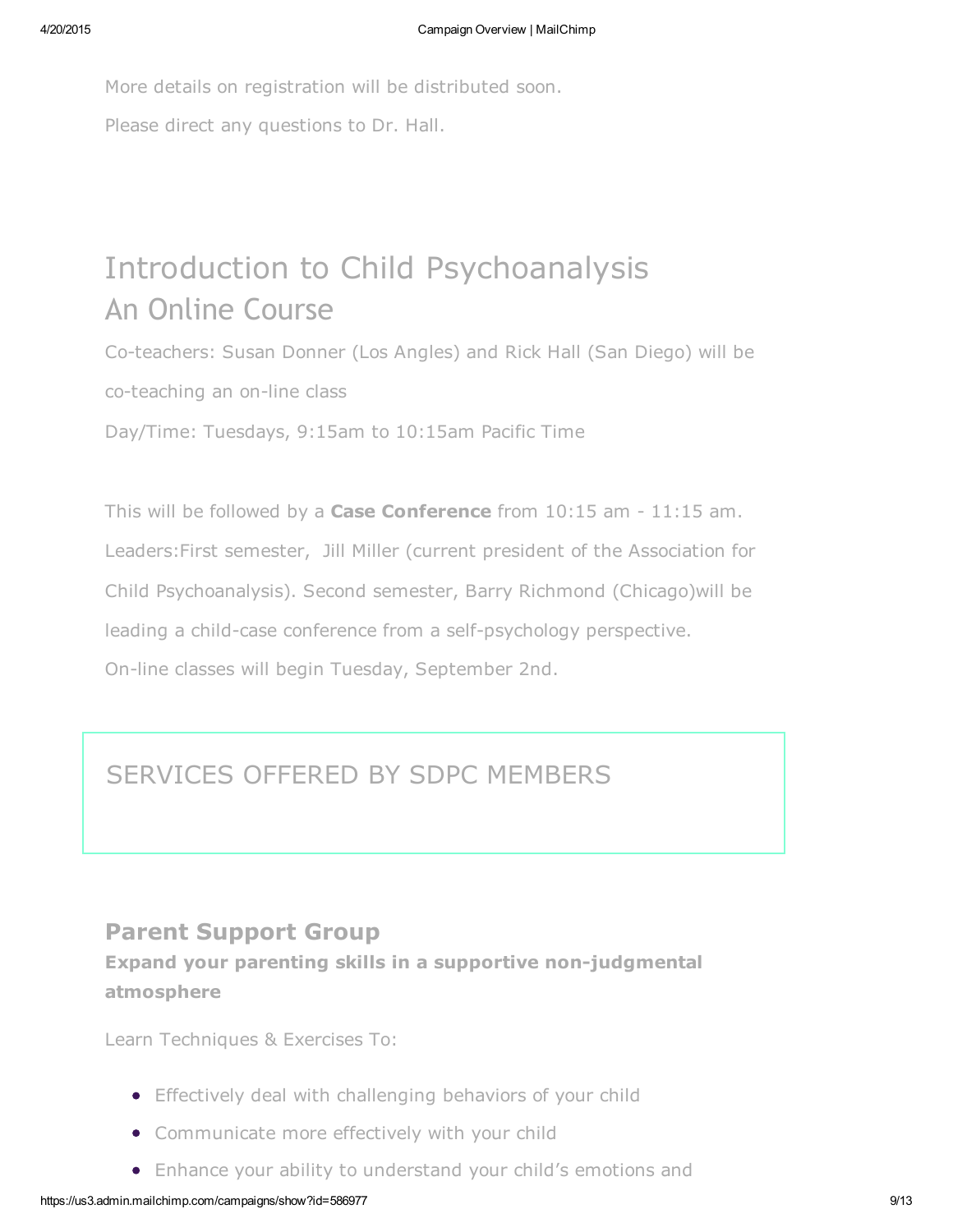feelings

- Understand the importance of your own behaviors and feelings
- Understand the meaning behind your child's behavior
- Remain sensitive and responsive to your child
- Promote healthy overall development in your child
- Build a stronger more positive relationship with your child

Starting July 12<sup>th, 2014</sup> – August 29th, 2014, 8 week series, 10:00am - 11:30am

2870 4th Avenue, Ste. 101 (Hillcrest) COST: \$55 /week (Fee For Service Only)

Group Director: Deisy Cristina Boscán, Ph.D., Group Facilitator: Reeta Mehta M.S.

"The group facilitators aim to provide insight, strategies, and empowerment to parents in understanding their child's behavioral challenges. Using an interactive style of facilitation, parents are able to effectively connect with each other, and share their personal experiences and tools. Each week, facilitators utilize parents' unique scenarios to develop role-plays, and provide educational material to help them enhance their parent-child relationship" –Reeta Mehta M.S.

# **Mentalization-Based Therapy** Introductory Group

Tuesdays  $4:00-5:00$ pm

https://us3.admin.mailchimp.com/campaigns/show?id=586977 10/13 Mentalization-Based Therapy (MBT) is an evidence-based treatment developed by Peter Fonagy, PhD and Anthony Bateman MA, FRC Psych, for people suffering from Borderline Personality Disorder. The term mentalization refers to the ability to think and feel at the same time, about what takes place in oneself, in others, and between people. When we are able to mentalize, we are able to "walk in someone else's shoes" and explore possibilities in hopes of better understanding misunderstandings. The capacity for mentalizing is often compromised in certain interpersonal contexts for people with borderline personality traits. Group objectives are to provide a foundational knowledge of mentalization and to help promote a mentalizing stance in group members.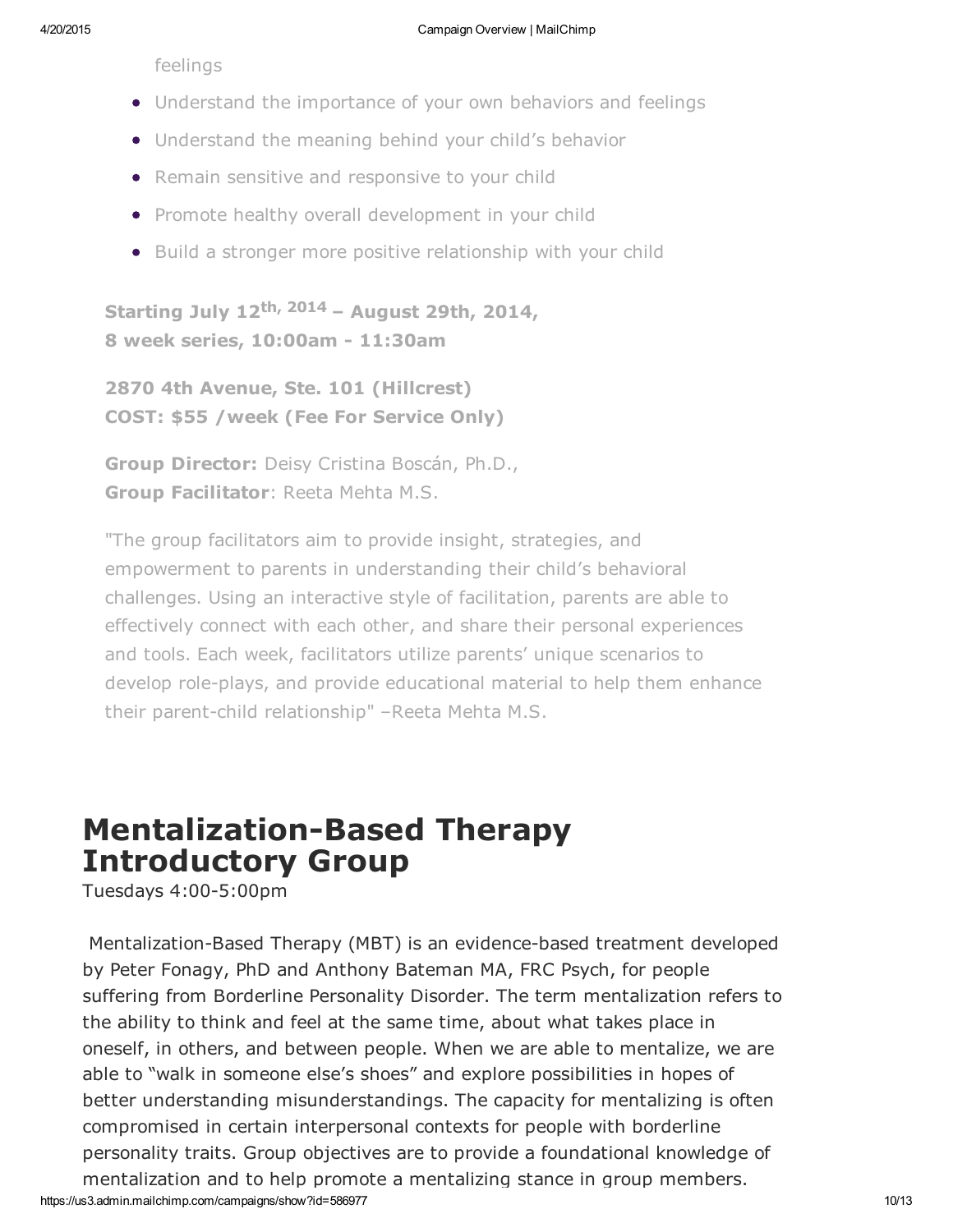There will be an opportunity to join an ongoing MBT group upon completion of the 12 weeks.

Group topics include:

- $\Box$  What is mentalization
- $\Box$  What does it mean to have problems with mentalizing
- $\Box$  How do we regulate and mentalize emotions
- $\Box$  What is the significance of attachment and mentalization
- $\Box$  What is borderline personality in terms of mentalization

A referral is needed from a therapist or a psychiatrist Please call 619-543-7946 for further information.

Group facilitators Roseann Larson, LCSW and Ami Roeschlein, LMFT have received advanced training in MBT by Peter Fonagy and Anthony Bateman.

For more information call: UC San Diego Psychiatric Associates at (619) 543-7946 140 Arbor Drive, San Diego, CA 92103

## OFFICE SPACE FOR RENT

Advertise Here!

REMINDER: Please send all future announcements/event advertisements

to Ms. Michelle Spencer at: sdpc.michelle@gmail.com. They will be included in the next volume of the SDPC Weekly Newsletter.

Submit Your [Announc](http://www.sdpsychoanalyticcenter.org/)ements



Visit Our [Website](http://www.sdpsychoanalyticcenter.org/donate-now)